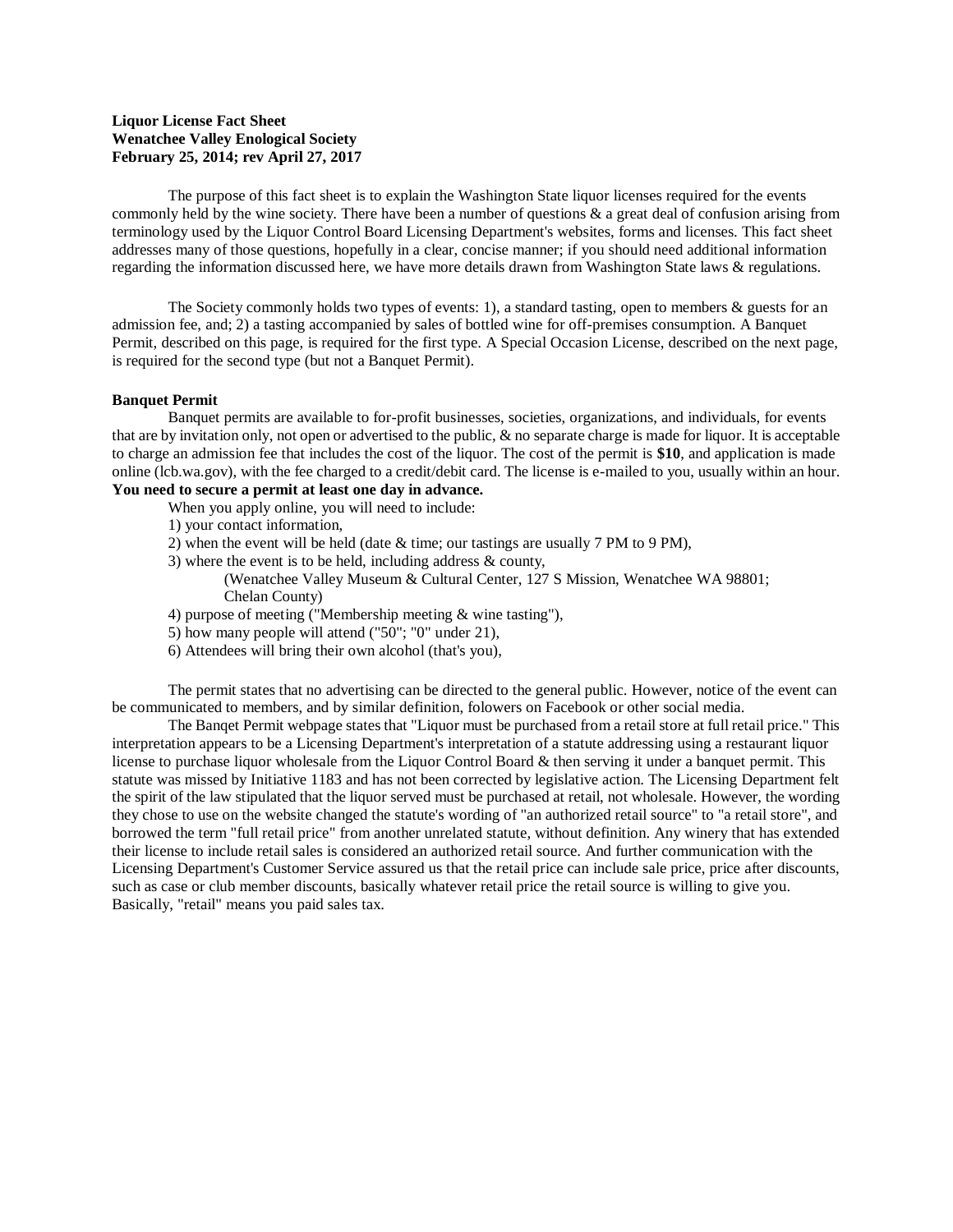## **Special Occasion License**

A special occasion license allows a bona fide nonprofit organization to sell liquor at a specific time, date and place. "Bona fide" means registered with the Washington Secretary of State's office as a nonprofit corporation. The organization is allowed to sell liquor by the drink for consumption on-site, and/or by the bottle for off-premises consumption, by specific approval by the Liquor Board. (On the application, you check a box asking for permission to sell for off-premises consumption).

The application is available online [\(http://lcb.wa.gov/licensing/special-occasion-licenses\)](http://lcb.wa.gov/licensing/special-occasion-licenses) as a download. Fill out the application and mail to the address indicated, with a check for **\$60**. The application must be submitted **45 days prior to the event**. The time period allows the Licensing Department to notify local authorities of the event & give time to respond or object. (While we have secured a license in a shorter period of time, it involves the hassle of getting a letter from the Mayor's Office giving approval, thereby removing the time needed for local notification. I don't recommend this approach, unless absolutely necessary)

A number of the application entries have very specific purposes. For example, the application asks if a winery, etc. is involved in your event; the Liquor Control Board has specific regulations about what a winery representative can do at a Special Occasion License event. Many of these questions do not affect our event, but need to be answered. For this and other reasons, I recommend that one person, probably the President, be the contact for all Special Occasion License applications.

However, should you need to fill out an application here are some guidelines:

1) Organization's address should be the President's.

2) Our UBI is 601642480

3) We have had prior Special Occasion Licenses. For date of prior events, you can use a year, or a month & year of a prior event, whatever you can remember (e.g., March 2014). Our license number is 090474

4) Name the event ("XXX Wines Tasting")

5) Website: [www.wenwine.org](file:///C:/Users/DLBon/AppData/Local/Packages/microsoft.windowscommunicationsapps_8wekyb3d8bbwe/LocalState/Files/S0/9/www.wenwine.org)

6) Be prepared with name and address of event location, county  $\&$  whether inside city limits

7) Event will be indoors

8) "Is event being held on church or school property, a military facility, or a liquor licensed premises?" Yes (If held at the Museum, they are now a licensed premises, so you need to secure a signature from the museum on the application. As of 4/2017, that can be Lynn, Mariah or Sandy)

9) Number of people attending: 50; under 21? None

10) Date of event & Beginning & Ending time (probably 7 PM & 9 PM)

11) Type of event: Other (fundraiser)

12) "Are you requesting permission to auction or sell spirits, beer/wine for off-premises consumption?" Yes

13) "Are wineries etc participating?" Which?

- 14) "Are you receiving donated goods etc?" No
- 15) How will monies will be distributed: "All proceeds will be used in the society's educational programs"

16) Mail license to: (include name, address & e-mail; the Dept will e-mail the license to you)

17) Signature: For Title, you can use Event Chair

**Confusion Alert:** When you get the license, it will state:

"Sales, service and consumption is confined only to the designated location(s).

"The sale of beer/wine/spirits for off-premises consumption is to be governed by WAC 314-16-230 (copy enclosed).

"The award, sale or gift of liquor for consumption outside the designated location(s) is expressly prohibited."

While the last line appears to mean you can't sell bottles for off-premises consumption, the line about WAC 314-16-230 & the enclosed copy is the de facto approval to do so.

By law, we are required to pay at the end of the event for the wine sold. In practice, some wineries offer to bill us. If so, get a firm count of bottles delivered, sold & returned, hopefully signed off by a winery rep; it is not uncommon to have a disputed billing based on what the winery thought they shipped  $\&$  what they thought they got back.

## **Sales Tax issues**